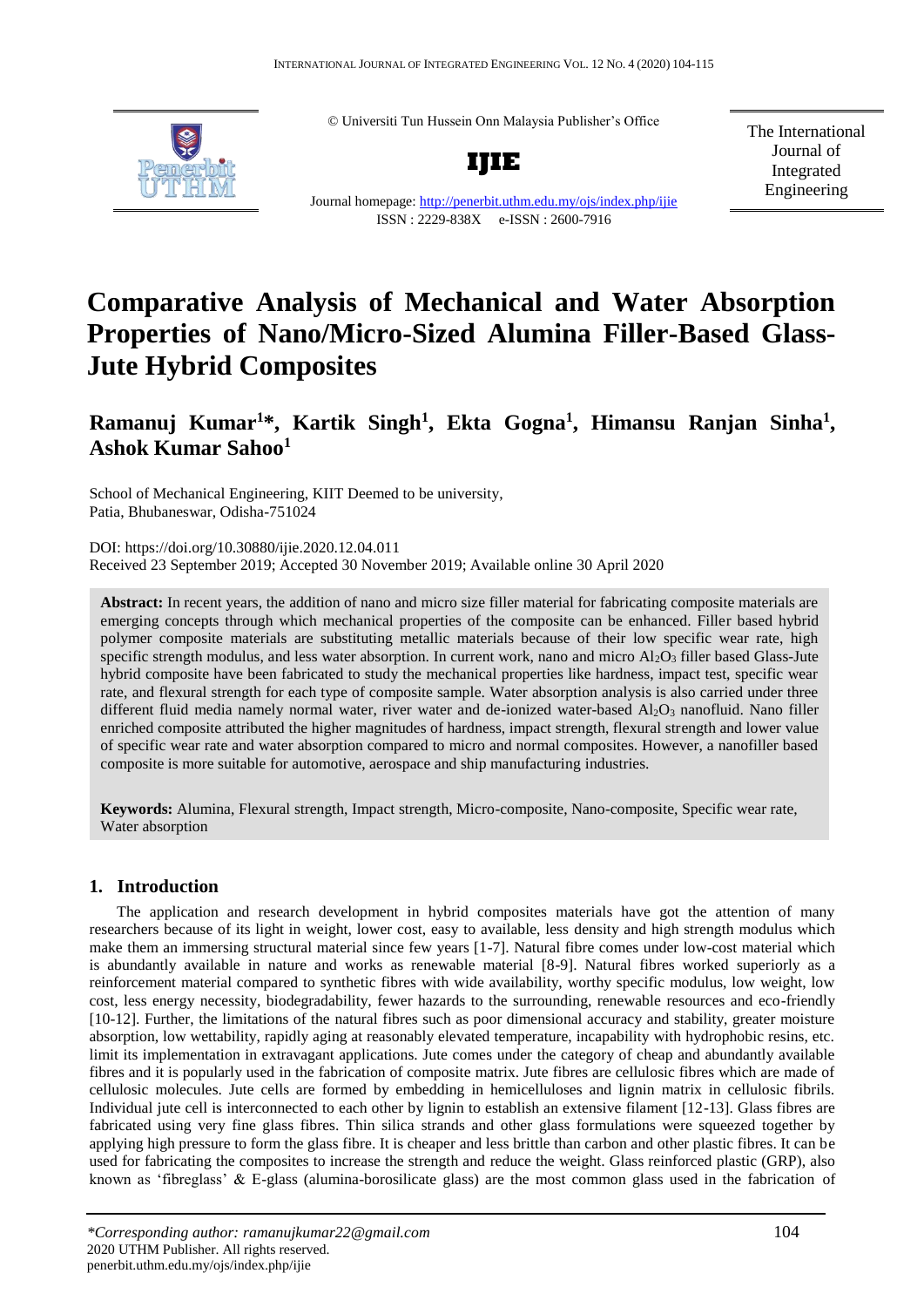composite matrix. Fibre glasses possess good resistance towards tensile and compressive forces. Glass fibres are used for high strength fabrics, corrosion-resistant fabrics, thermal insulation, sound insulation, electrical insulation, etc. These fibres are widely used for making fibre-reinforced plastic (FRP) vessels and tanks [14].

In order to overcome the disadvantage of natural fibres, artificial fibres are introduced in the matrix, leading to the fabrication of hybrid matrix composites. On fabricating a hybrid composite matrix, it was found that the fabricated composites possess the combined properties of its consequent in a single hybrid matrix. Hybrid matrix has the improved characteristics compare to its consequent as the disadvantage of one fiber can be overcompensated by other fibres. The mechanical properties of the hybrid fibre composites are influenced by the arrangement of each fibre, orientation of fibre, length of individual fibre, aspect ratio of fibre content, properties of fibres, failure strain of the individual fibres and also on the extent of interface bonding of fibres [15-16]. In order to achieve augmented mechanical and additional properties of matrices, hybridization is an emerging technique which can be implemented in the fabrication of composites. The application of filler material in hybrid composite improves the property of composite. Nano or micro-sized spherical fillers are most suitable to achieve improved mechanical properties and surface quality of the fabricated composites [17]. The application of nano and micro alumina filler material in ship, aerospace and automotive industries are increasing day by day as these composite have less wear rate and high strength. As the wearing is a dominant factor for the piston, connecting rod, the piston head and structural frame in automobile and aerospace, hence nano and micro composites matrices are widely utilized in these industries [18-20]. According to Bowman et al. [21] sizing agents significantly influence carbon fiber matrix due to larger molecular weight of sizing agent which acted as a linkage between carbon fiber and matrix resin. The water absorption rate of the nano and micro filler is less so, these composites can be used in ship industries. Epoxy resin is used as reinforcement material during fabricating a composite as it has greater strength, stiffness, resistance toward chemical reactivity and shows good dielectric behavior [9, 23-27]. Quality of laminated influenced the void content. As the quality of lament is poor, it enhances the void content thus attributed to the poor mechanical properties of the composite [28].

In recent years, due to favorable advantages of natural fibers, lots of works were reported on natural fiber composites in literature. Some major works findings are summarized as follows: Burris et al. [29] found that the composite with nano alumina filler has high wear resistance relative to without nano filler composite. Deb et al. [30] compared the mechanical properties in between jute-polyester and jute-steel-polyester composites and found higher tensile and flexural moduli of jute-steel-polyester composites compared to jute-polyester. Rao et al. [31] concluded that alkali-treated bamboo/glass hybrid composite exhibited the better flexural and compressive characteristics relative to untreated hybrid composite. Jha et al. [32] studied the corrosion and mechanical performance of jute and e-glass hybrid composite and found that the jute fiber attributed a higher tensile strength compared to e-glass composite while it has lower wear rate compared to e-glass composite. Acharya et al. [33] investigated the effect of arrangement of glass and jute fiber composite on the mechanical properties of composite matrix and found that the glass-jute-jute-glass arrangement attributed the higher flexural, inter-laminar shear stress compared to the arrangement like jute-glass-glassjute and glass-jute-glass-jute. Mishra et al. [34] investigated the physical and mechanical properties of jute fibre composite reinforced with epoxy resin. It was concluded that the hardness, tensile strength and impact strength were increased with fibre loading. Gujjala et al. [35] investigated the mechanical properties of jute-glass (woven) hybrid composite and concluded that the inclusion of nano-sized alumina filler in jute composite enhanced the tensile strength and flexural property of the fabricated composite matrix. Wang et al [36] studied the chemical modification and dyeing properties of jute fiber. It was concluded that the glytac-treated jute sample had greater exhaustion, fixation and higher fixation than those of untreated and it could also be dyed with reactive dye using little salt and alkali. Ozawa et al. [37] studied about the thermal property of jute fibre composite at high temperature and found that the compressive strength of hele-shaw-convection cell with jute fibre was reduced by 40% at 100˚C and attributing the best strength when the temperature was varied from 200°Cto 300°C. Sigwadi et al. [38] investigated the tensile strength of the Nafion® membrane and ZrO<sub>2</sub> nano-membrane under both dry and wet conditions. Modified wet Nafion® membrane and dry ZrO<sup>2</sup> nano-membrane using impregnation method exhibited the better tensile strength compared to dry Nafion® membrane using recast method and wet  $ZrO<sub>2</sub>$  nano-membrane using impregnation method. By addition of inorganic nano filler, the elastic modulus was improved. Arsyad et.al [39] studied the effects of chemical treatment (NaOH,  $KMNO<sub>4</sub>, H<sub>2</sub>O<sub>2</sub>$ ) on the coconut fiber surface. It was found that the by application of chemical treatment the surface morphology of surface changed but its mechanical strength slightly reduced. Nayak et al. [40] studied the influence of nano alumina filler and cross head velocity on inter-laminar shear stress of fabricated glass fiber composite and found that the addition of nano  $Al_2O_3$  by 3 % of weight didn't influence inter-laminar shear stress more. Up to 1 to 100 m/min of crosshead velocity, inter-laminar shear stress was increasing while beyond 100 m/min the inter-laminar shear stress was decreasing. In another work, Nayak et al. [41] found that the addition of nano alumina filler (1 % weight) was beneficial as the flexural strength of the composite was increased by 12%, inter-laminar shear stress increased by 11% and the seawater coefficient was decreased by 175 compared to the simple glass fiber composite. According to Wang et al. [42] chemically treated jute fibers composites attributed the enhanced properties like tensile strength, void-fraction, and interfacial adhesion compared to raw jute composites. Ray et al. [43] found about 28 % improvement in impact strength of hybrid composite due to inclusion of 15% marble filler [44]. Latif et al. stated that the inclusion of silica enriched rice husk ash enhanced the yield as well as ultimate strength of the fabricated composites.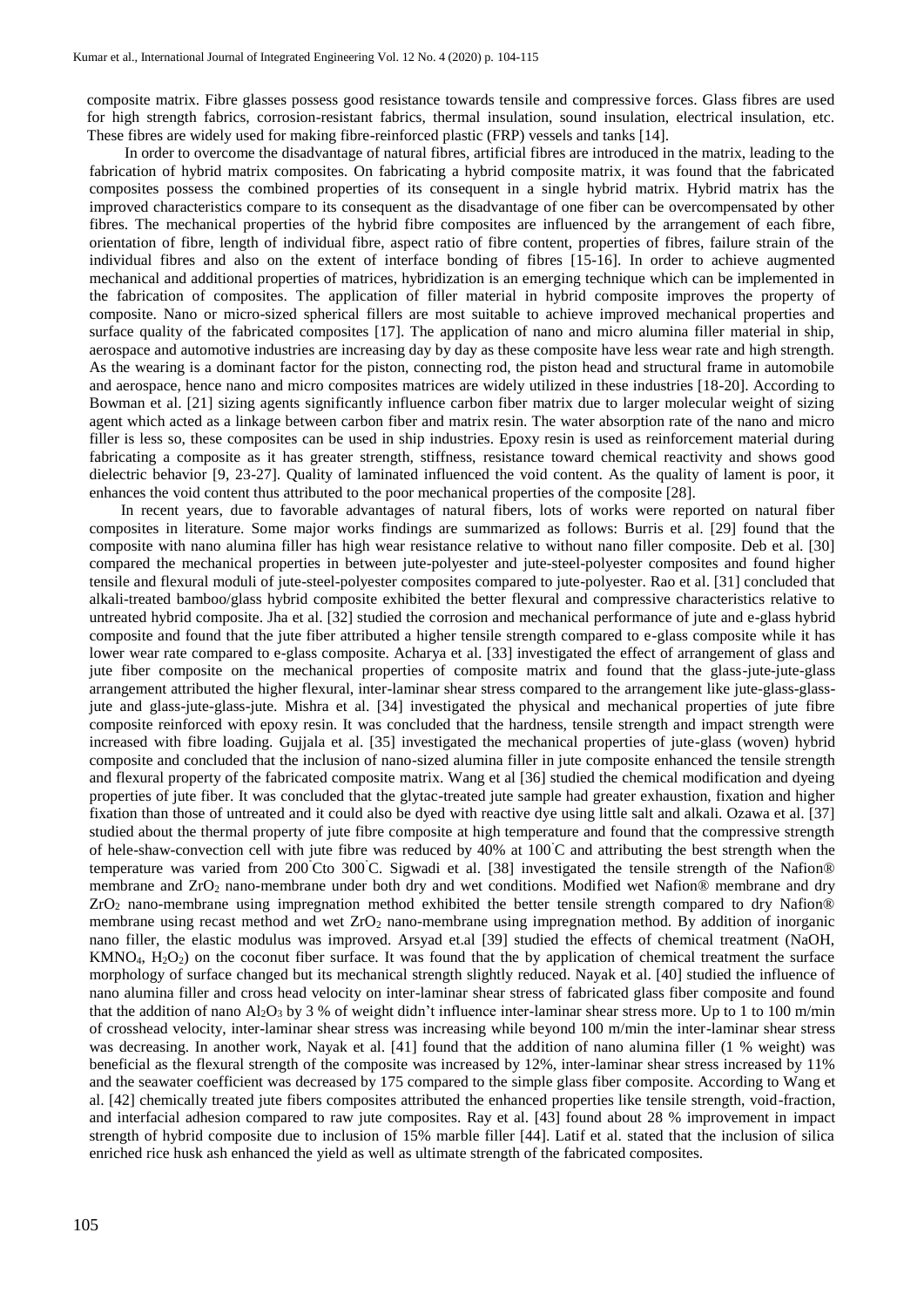Based on the literature survey, very rare works are available on nano/micro filler based composites. Also, comparative analysis of mechanical and water absorption properties between nano, micro and without filler composites is not available yet. Therefore, considering these literature gaps, the current work emphasized on a comparative analysis of mechanical (hardness, impact strength, specific wear rate, flexural strength) and water absorption properties of nano and micro-sized alumina filler based glass-jute composites. This work will be definitely beneficial for marine, aerospace vehicles, automotive, windmill making industries and researchers.

# **2. Materials and Methods**

# **2.1 Fabrication of glass-jute hybrid composites**

In order to fabricate the hybrid composite material, glass fiber, jute fiber, epoxy resin, K-6 hardener, nano, and micro alumina filler are used. Four layered hybrid composite matrix is fabricated using hand lay-up method. Three different composite matrices are fabricated, one with nano alumina filler, second with micro alumina filler and third with no filler material. For easy removal, silicon spray is sprayed on the Teflon sheet. The nano and micro alumina filler are heated till 100°C to avoid moisture content and then it was mixed in epoxy using temperature assisted magnetic stirrer. Further to get a uniform paste of epoxy and alumina, an ultrasonic bath is used for 60 minutes. Two layers of jute fibers are sandwiched between two glass fibers. During fabricating nano-composites, nano alumina filler powder of 1% weight is mixed with epoxy resin (2.5 times of fiber weight) and hardener (0.1 times of fiber weight). Further, 1kgf of force is applied to the sandwiched composite to avoid bubble formation during fabrication. After fabrication of the composite, a constant load is applied for 72 hours. The overall fabrication process of the composite matrix is displayed in Fig. 1 and Fig. 2. A similar procedure is adopted for micro composite. For normal composite, without alumina filler is used and the remaining procedure is the same. After 72 hours, fabricated composites are cut into desired dimensions for different experimental test.



**Fig. 1 - Schematic process for fabrication of composite laminate**

# **2.2 Alumina filler materials**

In the current work, micro and nano-sized alumina filler materials are used while fabricating the composites. Micro- sized alumina powder is commercially purchased from the Sigma Aldrich. Nano-sized alumina powder is made from micro-sized alumina powder using a ball mill. Wet ball milling concept is utilized for preparing the nano-sized alumina powder. The FESEM and EDS analysis of nano sized alumina powder have been carried and its details are given in Fig. 3a and Fig. 3b consequently. The working distance (WD) for FESEM analysis is 4.7 mm with an accelerating voltage of 15 kV and beam energy of 2-5 kV.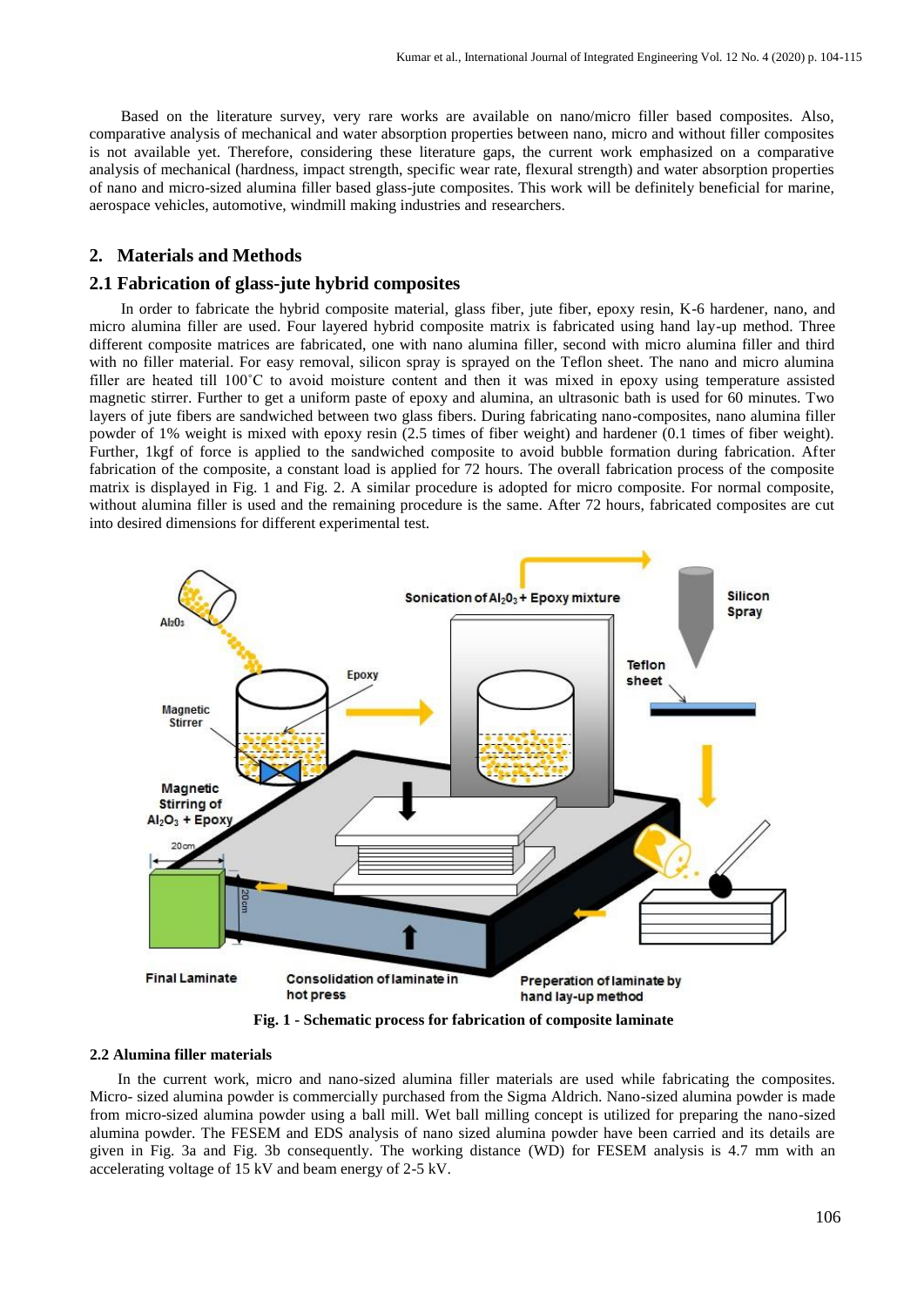

**Fig. 2 - Fabrication of composite laminate**



**(b)**

#### **Fig. 3 - (a) FESEM view of nano alumina powder; (b) EDS analysis of nano alumina powder**

The size of the nano particle is estimated through FESEM micrograph (Fig. 3a) and it is found to be 100 nm (average). Agglomeration of nano particles clearly noticed in the FESEM micrograph, hence it was properly mixed in epoxy resin by using magnetic stirrer and further kept for sonication to minimize the agglomeration tendency of nano particles. The EDS analysis of powder is carried as displayed in Fig. 3b where electron image and their contents are shown. From this EDS analysis, it is verified that the majority of % involved in the powder is Aluminium (Al) and Oxygen (O).

#### **2.3 Sample preparation, procedure and measurements**

For analysis of impact strength test, the sample dimensions 65 (length)  $\times$ 12.7 (width)  $\times$ 3.8 (thickness) mm has been used for each type of composite matrix. Also, a V-notch of 45° and 2 mm deep was cut in the middle of each specimen. Further, the specimen was placed into vise and a pendulum was allowed to hit the specimen and the energy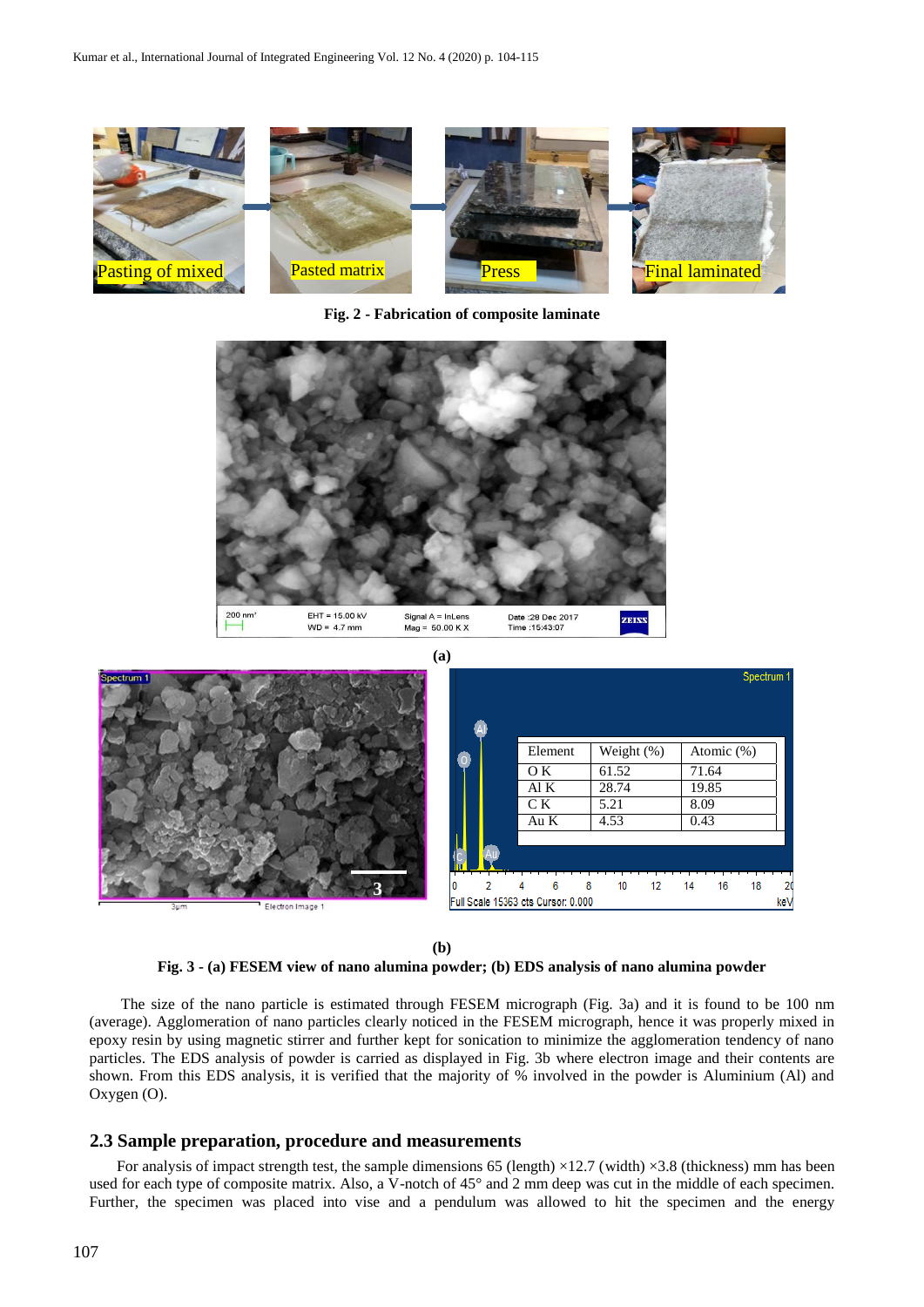absorbed before the fracture of the specimen under observation was measured. Impact strength (IS) was calculated by using the Eq. 1.

$$
IS = \frac{E}{A} = \frac{E}{W_a \times t}
$$
 (1)

Where, 'E' represents the energy absorbed, 'A' denotes the actual cross-sectional area of sample,  $W_a$  is the actual weight and t is the thickness of sample.

For analysis of specific wear rate (SWR), the sample dimension of 76 (length)  $\times$  25.4 (width)  $\times$ 3.8 (thickness) mm is cut from the parent fabricated composite matrix. To estimate the SWR of the specimen, the dry abrasion test is performed on to the DUOCM TR 50 dry abrasion machine. For the wear test, dry silicon sand AFS-60 is utilized. The initial weight of each sample is measured before the test. For the test, the composite sample is placed normal to the direction of the sliding wheel and abrasive sand is allowed to pass between sample and rubber wheel while rubber wheel was kept in contact with the sample by applying 25.5 N forces by means of the liver arm of ratio 1:2.6. The rotating wheel was set at a speed of 125 rpm and a total sliding distance of 10 m. After the abrasion test, final specimen weight was measured and the specific wear rate was intended using Eq. 2.

$$
SWR = \frac{\Delta V}{L.d}
$$
 (2)

Where, 'SWR' is specific wear rate; '∆V' is change in volume; 'L' is load applied; and 'd' is sliding distance.

For analysis of flexural strength, the sample dimension is kept as 76 (length)  $\times$ 12.7 (width)  $\times$  3.8 mm (thickness) for each sample. The universal testing machine INSTRON 3369 having 50 KN maximum load capacity was utilized to accomplish the flexural property of the sample. Span length and cross head speed were kept fixed as 60 mm and 2mm/min respectively. The maximum average load applied is 181.5 N to estimate the flexural strength. The flexural strength is calculated using the Eq. 3.

$$
\sigma_{\rm f} = \frac{3P_{\rm max}L}{2bt^2} \tag{3}
$$

Where, ' $\sigma_f$ ' is flexural strength to be calculated, 'P<sub>max</sub>' is maximum load before rupture, 'L' is the span length,'t' and 'b' are thickness and width of the test sample respectively. For water absorption test, the specimen size of 65 (length) ×12.7 (width) ×3.8 (thickness) mm is used. Three different fluid media namely tap water, Ganga river water, and de-ionized water-based  $Al_2O_3$  nano fluid are used to carry the water absorption test. Two steps methodology is used to prepare the de-ionized water based nano fluid. 1% weight of nano alumina powder is immersed in the water and mixed properly through magnetic stirrer for 24 hours. Further, the mixed nano fluid is kept in an ultrasonic bath for 4 hours of sonication which ensure the uniform mixing of nano particles in water. The nano fluid is sable for 10 days. Therefore for avoiding cluster phenomena of nano particles, the nano fluid is again steering by a magnetic stirrer for 5 hours followed by sonication of 1 hour. A similar procedure was adopted by Nayak et al. [41]. All three samples were kept in each type of fluid for 90 days. Initial weight is measured before placing the samples in liquid. With 15 days of interval, the weight of each sample is measured in order to check the change in weight due to moisture absorption.The time gap between the removal of samples from fluid and weight measurement is very short. Before weight measurement, adhered fluid on composites is wiped off using fresh cotton. The amount of fluid absorbed by composite is calculated using the Eq. 4.

$$
W_{ab} = \frac{(W_w - W_d)}{W_d} \times 100\% \tag{4}
$$

Where,  $W_{ab}$  represents weight of water absorption in percentage,  $W_{w}$  denotes the weight of wet composites after removal from fluid and  $W_d$  is the weight of the composite sample at the dry condition.

The following ASTM standards are used for measurement of mechanical properties:

- For hardness measurement: Barcol hardness tester of ASTM D2583 standard.
- For impact strength measurement (Charpy test): Izod impact of ASTM D256 standard.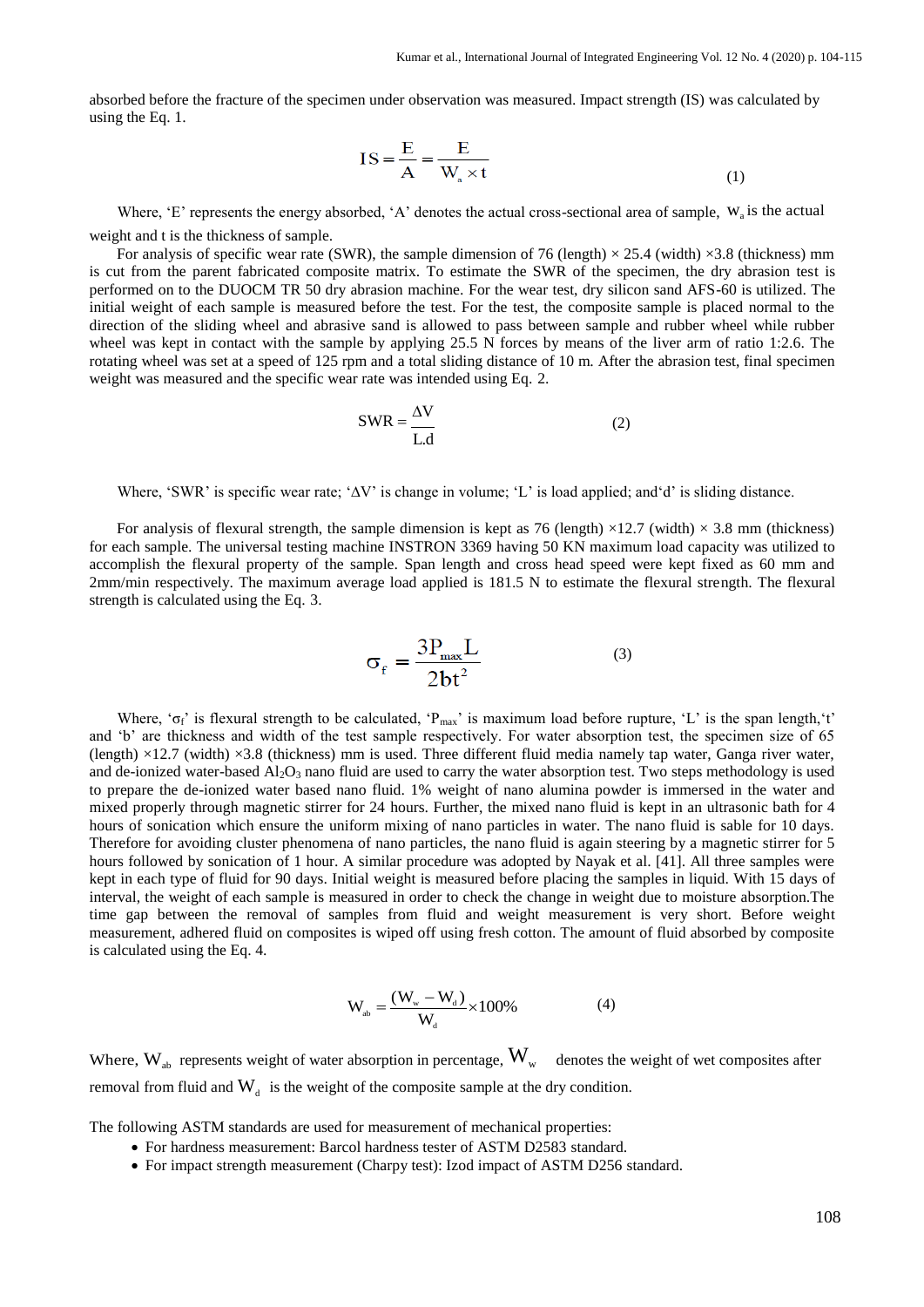- For dry abrasion measurement: ASTM G65 standard.
- For flexural strength test: ASTM D790 standard.

Different mechanical tests (Hardness, Impact strength, SWR and Flexural property) have been repeated five times and the average value of each test is considered in the present analysis. The measurement error for hardness, impact strength, specific wear rate, and flexural strength are displayed in **Table 1**. From this measurement error analysis, maximum error for hardness, impact strength, specific wear rate, and flexural strength are found to be  $\pm 2.59$  %,  $\pm 4.93$  $\%$ ,  $\pm$  4.72 % and  $\pm$  2.97 % respectively which ensures the measurement process is correct and within 5%.

|                           | Hardness (BHN)                |                   |                                | Impact test $(KJ/m2)$ |                   |                   |
|---------------------------|-------------------------------|-------------------|--------------------------------|-----------------------|-------------------|-------------------|
|                           | <b>Nano</b>                   | <b>Micro</b>      | <b>Normal</b>                  | <b>Nano</b>           | <b>Micro</b>      | <b>Normal</b>     |
|                           | <b>Composites</b>             | <b>Composites</b> | <b>Composites</b>              | <b>Composites</b>     | <b>Composites</b> | <b>Composites</b> |
| Test-1                    | 32.5                          | 28.0              | 23.0                           | 35.22                 | 26.93             | 18.64             |
| Test-2                    | 34.3                          | 26.2              | 26.0                           | 37.29                 | 20.72             | 16.57             |
| Test-3                    | 34.6                          | 27.8              | 24.7                           | 31.08                 | 26.93             | 17.6              |
| Test-4                    | 33.6                          | 26.0              | 23.8                           | 35.22                 | 22.79             | 20.72             |
| Test-5                    | 35.0                          | 27.0              | 22.5                           | 37.29                 | 24.86             | 16.57             |
| Average                   | 34.0                          | 27.0              | 24.0                           | 35.22                 | 24.44             | 18.02             |
| <b>Standard Deviation</b> | 0.9823                        | 0.9055            | 1.2946                         | 2.5352                | 2.6989            | 1.7360            |
| % Error                   | 1.29                          | 1.49              | 2.59                           | 3.22                  | 4.93              | 4.30              |
|                           | Specific wear rate $(mm3/Nm)$ |                   | <b>Flexural strength (MPa)</b> |                       |                   |                   |
| Test-1                    | 0.03783                       | 0.05317           | 0.05112                        | 7343.890              | 7004.958          | 5776.244          |
| Test-2                    | 0.02583                       | 0.05073           | 0.06161                        | 8434.979              | 7331.814          | 6550.524          |
| Test-3                    | 0.03462                       | 0.05674           | 0.06346                        | 7089.942              | 7442.701          | 6090.343          |
| Test-4                    | 0.03645                       | 0.04612           | 0.06903                        | 7679.864              | 7367.775          | 6383.354          |
| Test-5                    | $\overline{0.03392}$          | 0.05547           | 0.06153                        | 7787.675              | 7132.845          | 6163.563          |
| Average                   | 0.03573                       | 0.05244           | 0.06135                        | 7667.270              | 7256.019          | 6192.806          |
| <b>Standard Deviation</b> | 0.00153                       | 0.00421           | 0.00648                        | 510.371               | 181.168           | 295.443           |
| % Error                   | 1.92                          | 3.59              | 4.72                           | 2.97                  | 1.11              | 2.13              |

|  |  | <b>Table 1 - Error Measurement</b> |
|--|--|------------------------------------|
|--|--|------------------------------------|

# **3. Results and discussion**

#### **3.1 Analysis of hardness**

Hardness of the fabricated composite matrices is measured using barcol hardness tester which utilizes the indention hardness techniques. The indentation hardness has rough collinear relation with the tensile strength of material [30]. From the test **(Fig. 4),** the average hardness is found to be maximum in nano-composite (34 BHN) compared to microcomposite (27 BHN) and normal (without filler) composite (24 BHN). This result shows that the nano-composite possesses 25.9 % more hardness compared to micro composite whereas 41.6% more hardness compared to normalcomposite. Also, the hardness of micro composite is 12.5% higher than normal composite. The nano-composite shows the highest hardness, because of good interface bonding capability of nano-particles which also reduces the voids and micro-crakes formation in the composite. The propensity of micro-cracks development is increasing in interphase with higher particle size of alumina due to that the hardness of micro composite is lower to nano-composite.

#### **3.2 Analysis of impact strength**

Impact strength is the amount of energy absorbs by an object before fracturing under deformation. In another means, it is the ability of a material to resist the high rate of deformation. The test results **(Fig. 5)** indicated that the impact strength of nano-composite samples is found to be highest  $(35.22 \text{ KJ/m}^2)$  compared to micro-composite  $(24.44 \text{ K})$  $KJ/m<sup>2</sup>$ ) and normal-composite (18.02 KJ/m<sup>2</sup>). However, nano-composite has 44.1% more impact strength compared to micro-composite whereas, it has 95.44% more impact strength compared to normal-composites. Nano filler with reinforcing material led to great adhesion between composite laminate, hence it requires more force to crack the laminate resulting good impact strength. The impact strength of the sample increases with an increase in fiber loading [45]. Further, the impact strength of the micro-composite matrix is 35.62% higher than the normal-composite because of higher adhesion characteristics between composite laminate of micro-sized alumina filler compared to normal epoxy.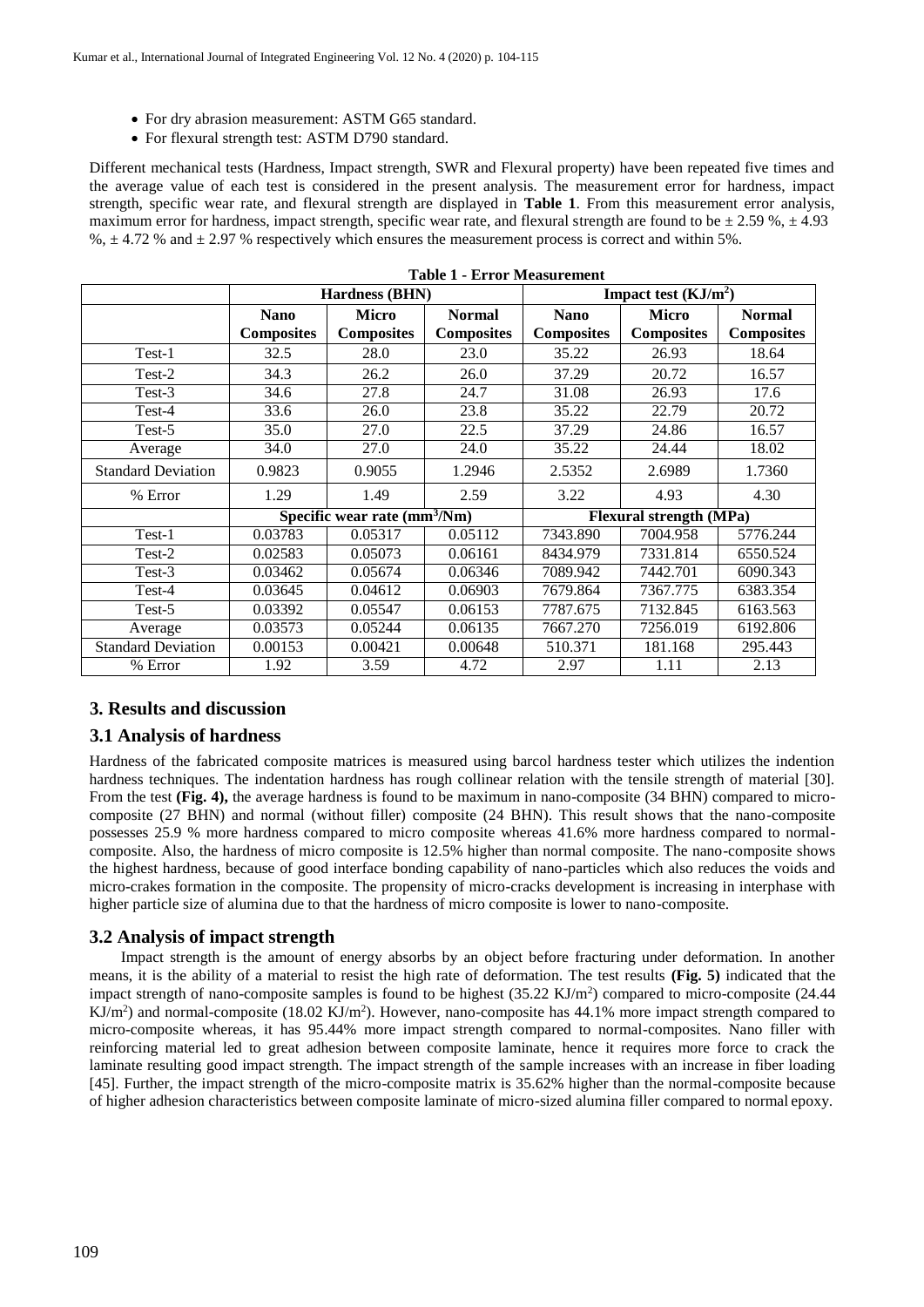

**Fig. 4- Hardness test results**



**Fig. 5- Impact strength test results**

#### **3.3 Analysis of specific wear rate**

Specific wear rate (SWR) analysis is a prime index to check the performance of the composite matrix under friction or rubbing condition. Lower wear rate is a favorable characteristic of any composite matrix. The results of average SWR for nano, micro and normal composite matrices are displayed in **Fig. 6**. From the results, nano composite has lowest SWR  $(35.730\times10^{-3} \text{ mm}^3/\text{Nm})$  compared to micro-composite  $(52.446\times10^{-3} \text{ mm}^3/\text{Nm})$  and normal-composite  $(61.350\times10^{-3} \text{ mm}^3/\text{Nm})$  i.e. Nano-composite has 31.8 % lower SWR compared to micro-composite while it has 41.7% lower SWR relative to normal composite matrix. It happens due to perfect bonding of nano filler between composite laminates which leads its hardness as a result lower wear rate is noticed. Micro-sized alumina may increase the voids and micro-cracks in the interphase bonding due to that micro composite attributed the higher SWR compared to nano composite. But while comparing the SWR of micro composite to normal composite it was 14.51% lower SWR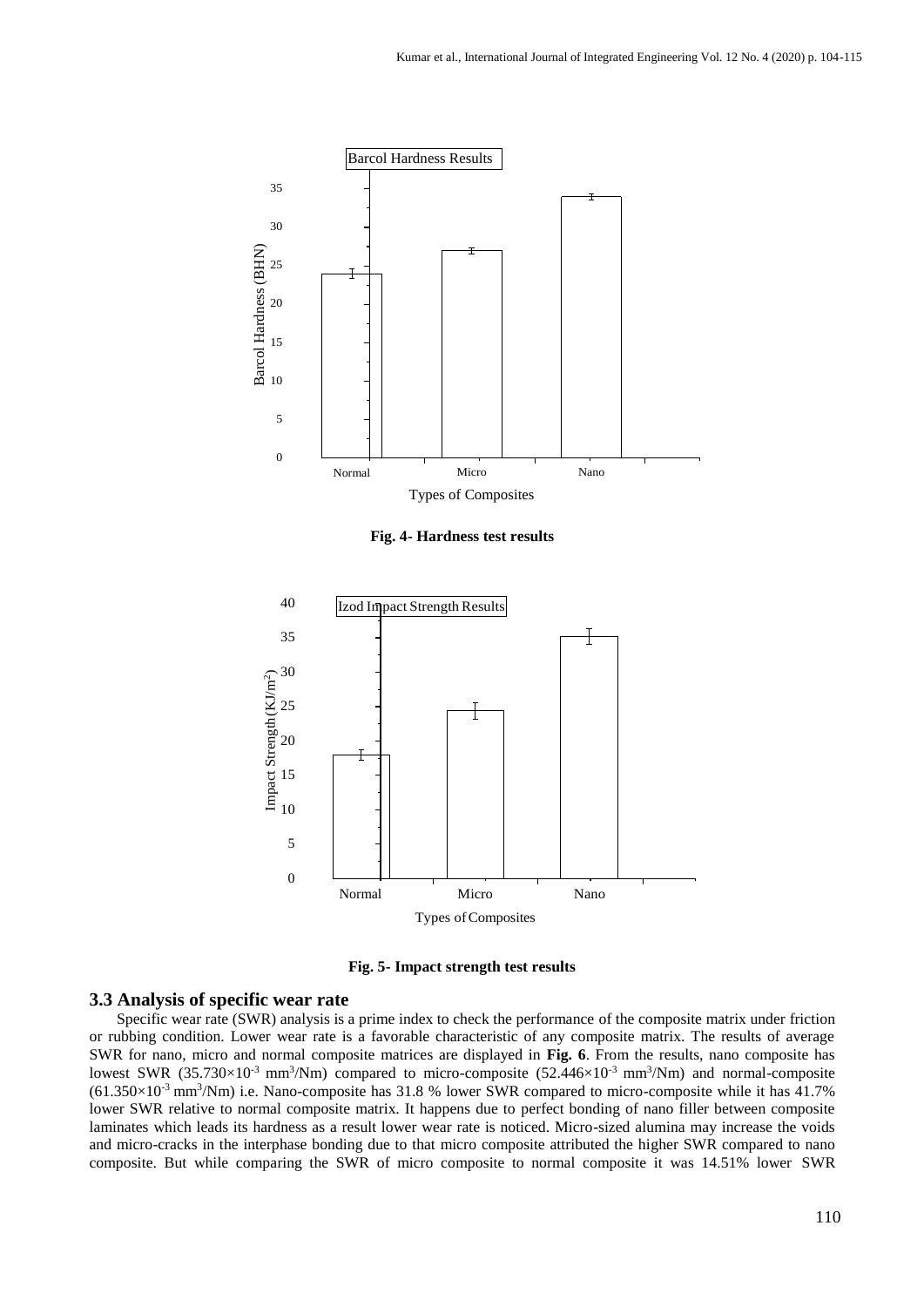compared to normal composite. It may happen due to relatively higher hardness of micro-sized filler epoxy composite compared to without alumina added composite [46].



**Fig. 6 - Specific wear rate results**

# **3.4 Analysis of flexural strength**

Flexural strength of a material is defined as internal stress induced in the material. The stress-induced just before yielding is called flexural strength. It is also called modulus of rupture [47]. Higher the flexural strength i.e. lesser will be the deflection. Modulus of rupture of composite matrix is calculated by the mechanical properties of the utmost fiber layer of matrix. The composite material underwent simultaneous compressive and tensile stress and most of the samples are failed due to tensile stress. The failure begins on the side underwent tension side of the beam and slowly propagates in the upward direction. Investigated flexural strength test results are displayed in **Fig. 7.** Average flexural modulus is found to be the maximum for nano-composite (7667.2MPa) compared to micro composite (7256MPa) and normal composite (6192.8MPa) i.e. Nano-composite has 5.66% greater flexural strength as compared to micro- composite and 23.8% greater flexural strength as compared to normal-composite. Also, micro-composite has 17.16% higher flexural strength compared to normal composite. Flexural stress vs flexural strain graph (**Fig. 8**) clearly shows that the nanocomposite has higher flexural strength compared to micro and normal composite. Nano particle enriched filler is most suitable to fabricate the composite as it increases the interphase bond strength which reduces the chances of microcracks formation which results the flexural strength of nano composite is on the higher side compared to micro and normal composites. As size of alumina particle in micro-composite is higher which creates the micro voids in the interface layer which helps in the micro-cracks formation as a result the flexural strength reduces in micro- composites compared to nano-composite.

#### **3.5 Analysis of water absorption**

When natural fibers are kept in contact with moisture it's their tendency to absorb the moisture. Moisture absorption takes place due to the presence of hemi-cellulose in the fiber. The presence of hydrophilic hydroxyl group and lignin makes them moisture repellent. As moisture is absorbed by the fibers, swelling takes place until the cells of fibers are saturated. The presence of moisture degrades the binding resin leads to weakening of matrix hence possess less tensile, flexural and impact strength. According to Nayak et al. engrossed moisture content supports the matrix to enlarge/bulge, plasticize, and creation of cracks which boosts the diffusion of water phenomena into the matrices thus, mechanical as well as thermal properties were degraded [46]. In the current investigation, the moisture content for nano, micro, and normal composites are analyzed in three different fluids (tap water, Ganga river water and  $Al_2O_3$ nano fluid). The graphical relation between time period (days) and water absorption (%) are displayed for tap water in Fig. 9, for Ganga river water in Fig. 10 and for de-ionized water based  $A_2O_3$  nano fluid in Fig. 11. In each fluid, the increasing order of water content is nano, micro and nano matrix respectively i.e the nano matrix attributed the least water content compared to micro and normal matrix. It happens due to the bigger surface area of nano  $Al_2O_3$  which attributed the good interface bonding in between the matrix and fiber as compared to normal and micro composites. Micro composites have larger size of alumina particles which may create voids as result water diffuses into the interface bond through capillary action easily thus water absorption rate is higher compared to nano composite.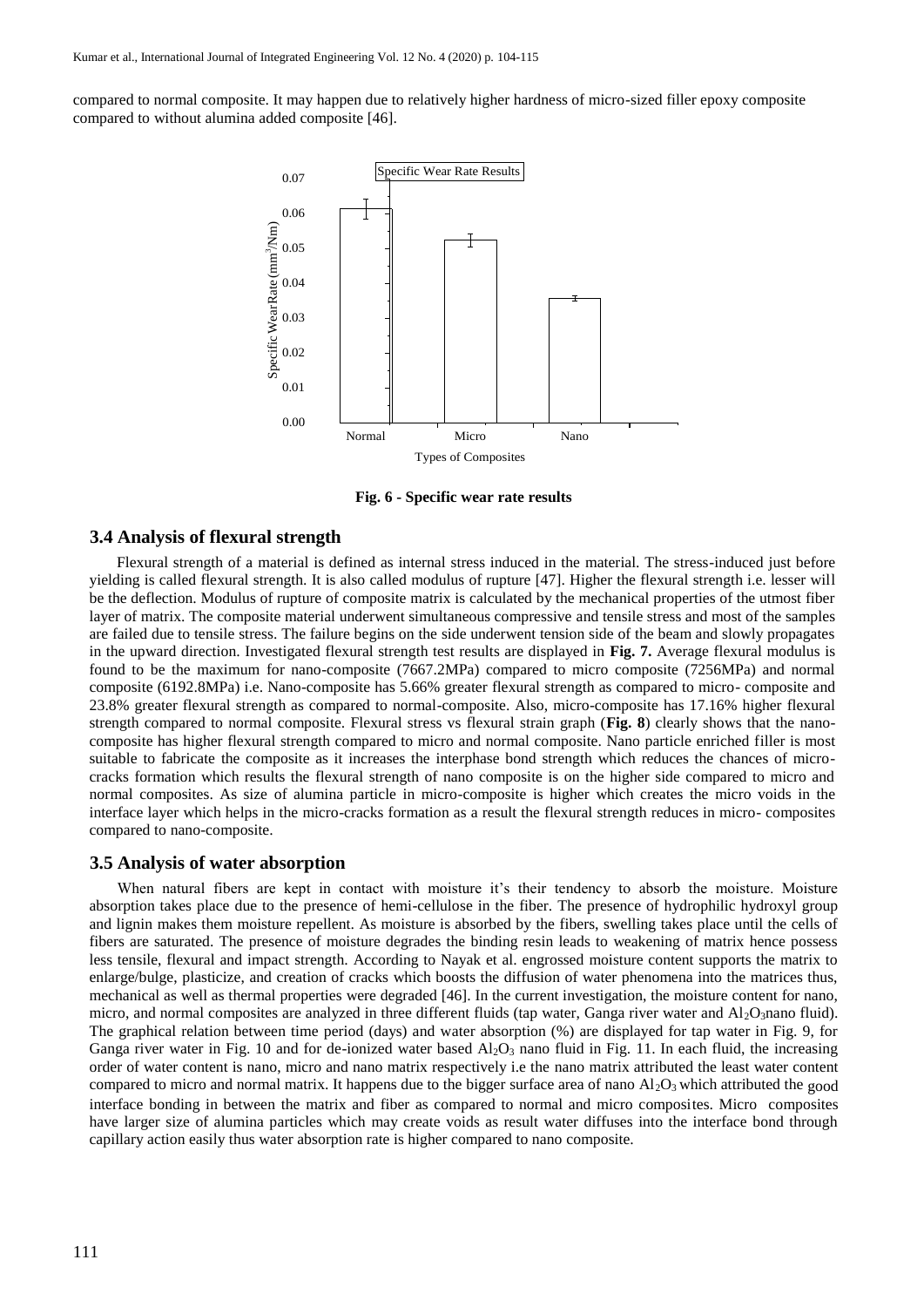

**Fig. 7 - Flexural modulus results**



**Fig. 8 - Graphical view of flexural stress Vs flexural strain**



**Fig. 9 - Graphical view of water absorption Vs time period under tap water environment**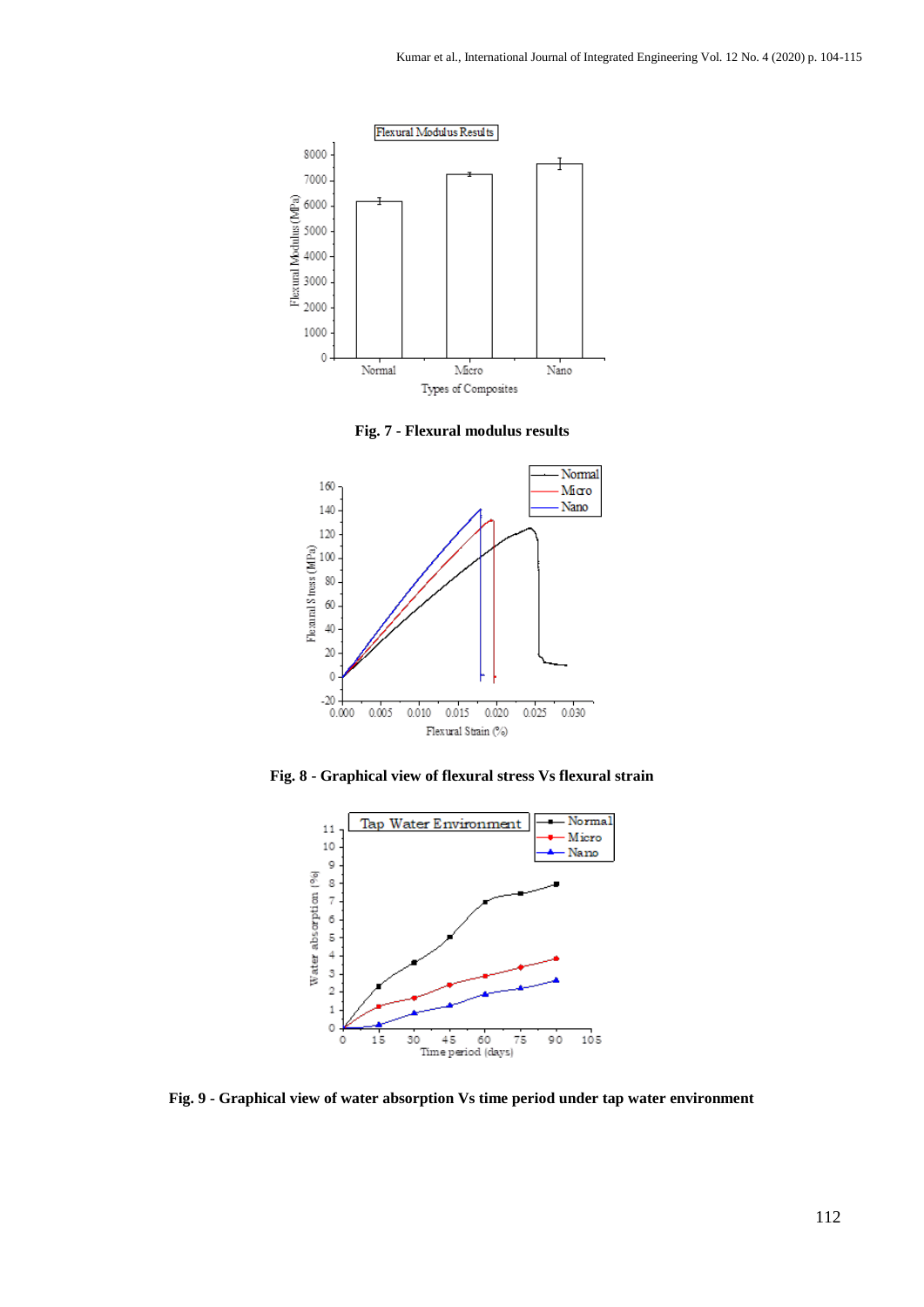

**Fig. 10 - Graphical view of water absorption Vs time period under river water environment**



**Fig. 11 - Graphical view of water absorption Vs time period under Al2O3 nano fluid environment**

# **4. Conclusion**

The current work presents a comparative analysis of mechanical and water absorption properties of alumina-based (nano/micro-sized) hybrid glass-jute composite and normal glass-jute composite. Based on the several measurement results, the following conclusions have been drawn as follows:

- The alumina-nano composite has 25.9 % more hardness compared to alumina-micro composite whereas it has 41.6% more hardness compared to normal composite due to perfect bonding of nano alumina filler between composite laminates.
- The alumina-nano composite has 44.1% more impact strength compared to alumina-micro composite whereas, it has 95.44% more impact strength compared to normal composites. Nano filler with reinforcing material led to great adhesion between composite laminate, hence it requires more force to crack the laminate resulting in good impact strength.
- Nano-composite has 31.8 % lower SWR compared to micro-composite while it has 41.7% lower SWR relative to the normal composite matrix. It may happen due to perfect bonding of nano filler between composite laminates which leads its hardness as a result, lower wear rate is noticed.
- Nano composite has 5.66% greater flexural modulus than that of micro composite and 23.8% greater than normal composite. Nano particle increases the interphase bond strength of the composite which reduces the chances of micro-cracks formation which result that the flexural strength of nano- composite is in the higher side compared to micro and normal composites.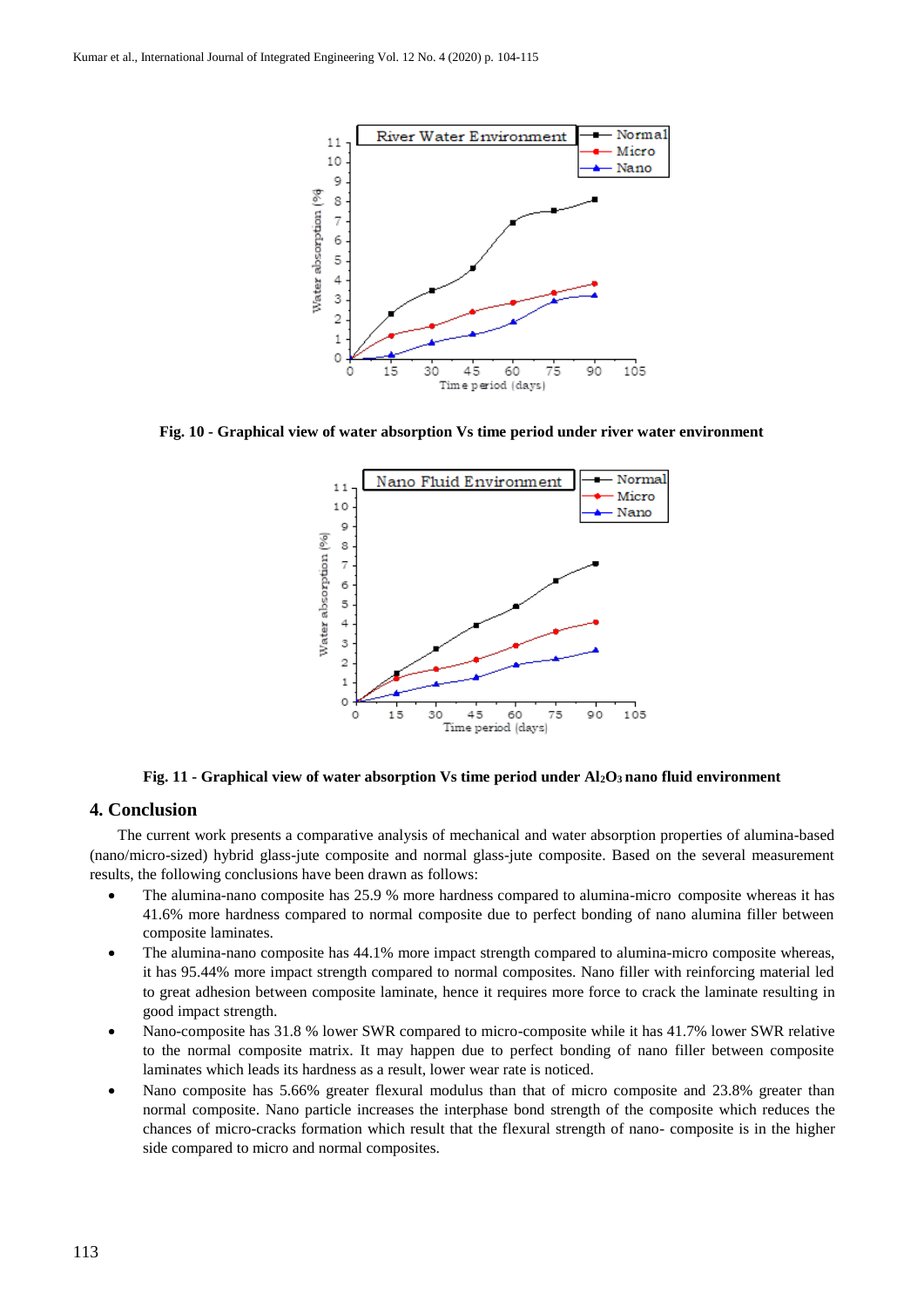Nano alumina enriched filler works superbly as water absorption of nano matrix is less compared to micro and normal matrix due to good interface bonding in between the matrix and fiber as compared to normal and micro composites.

# **Acknowledgement**

The authors are thankful to KIIT Deemed to be University and CIPET Bhubaneswar for providing their facilities to accomplish the current work.

# **References**

- [1] Bhattacharyya, D., Bowis, M., & Jayaraman, K. (2003). Thermoforming woodfibre–polypropylene composite sheets. Composites science and technology, 63(3-4), 353-365.
- [2] Mishra, S., Tripathy, S. S., Misra, M., Mohanty, A. K., & Nayak, S. K. (2002). Novel eco-friendly biocomposites: biofiber reinforced biodegradable polyester amide composites—fabrication and properties evaluation. Journal of Reinforced Plastics and Composites, 21(1), 55-70.
- [3] Dweib, M. A., Hu, B., O'donnell, A., Shenton, H. W., & Wool, R. P. (2004). All-natural composite sandwich beams for structural applications. Composite structures, 63(2), 147-157.
- [4] Lodha, P., & Netravali, A. N. (2002). Characterization of interfacial and mechanical properties of "green" composites with soy protein isolate and ramie fiber. Journal of materials science, 37(17), 3657-3665.
- [5] Bisanda, E. T. N., & Ansell, M. P. (1991). The effect of silane treatment on the mechanical and physical properties of sisal-epoxy composites. Composites Science and Technology, 41(2), 165-178.
- [6] Zarate, C. N., Aranguren, M. I., & Reboredo, M. M. (2000). Resol–vegetable fibers composites. Journal of applied polymer science, 77(8), 1832-1840.
- [7] Pothan, L. A., Thomas, S., & Neelakantan, N. R. (1997). Short banana fiber reinforced polyester composites: mechanical, failure and aging characteristics. Journal of Reinforced Plastics and Composites, 16(8), 744-765.
- [8] Abdul Khalil, H. P. S., Jawaid, M., Firoozian, P., Zainudin, E. S., & Paridah, M. T. (2013). Dynamic mechanical properties of activated carbon–filled epoxy nanocomposites. International Journal of Polymer Analysis and Characterization, 18(4), 247-256.
- [9] Yaakob, M. Y., Husin, M. A., Ching, L. Y., & Sihombing, H. (2015). A Review on Potential of Development New Weave Pattern Design using Glass Fiber and Kenaf Fiber for Intraply Composite. International Journal of Integrated Engineering, 7(2), 5-13.
- [10] Saba, N., Tahir, P. M., Abdan, K., & Ibrahim, N. A. (2016). Fabrication of epoxy nanocomposites from oil palm nano filler: mechanical and morphological properties. BioResources, 11(3), 7721-7736.
- [11] Das, S., & Bhowmick, M. (2015). Mechanical properties of unidirectional jute-polyester composite. Journal of Textile Science & Engineering, 5(4), 1.
- [12] Wang, H., Hassan, E. A. M., Memon, H., Elagib, T.H.H., & AllaIdris, F. A. (2019). Characterization of Natural Composites Fabricated from Abutilon-Fiber-Reinforced Poly (Lactic Acid), Processes, 7(9), 583.
- [13] Joshi, S. V., Drzal, L. T., Mohanty, A. K., & Arora, S. (2004). Are natural fiber composites environmentally superior to glass fiber reinforced composites. Composites Part A: Applied science and manufacturing, 35(3), 371-376.
- [14] Wikipedia. Glass Fiber. https://en.wikipedia.org/wiki/ Glass\_fiber
- [15] Gowda, T. M., Naidu, A. C. B., & Chhaya, R. (1999). Some mechanical properties of untreated jute fabricreinforced polyester composites. Composites Part A: applied science and manufacturing, 30(3), 277-284.
- [16] Nunna, S., Chandra, P. R., Shrivastava, S., & Jalan, A. K. (2012). A review on mechanical behavior of natural fiber based hybrid composites. Journal of Reinforced Plastics and Composites, 31(11), 759-769.
- [17] Nath, S., Jena, H., & Sahini, D. (2019). Analysis of mechanical properties of jute epoxy composite with cenosphere filler. Silicon, 11(2), 659-671.
- [18] Kök, M., & Özdin, K. (2007). Wear resistance of aluminium alloy and its composites reinforced by Al2O3 particles. Journal of Materials Processing Technology, 183(2-3), 301-309.
- [19] Mindivan, H., Kayali, E. S., & Cimenoglu, H. (2008). Tribological behavior of squeeze cast aluminum matrix composites. Wear, 265(5-6), 645-654.
- [20] Durai, T. G., Das, K., & Das, S. (2007). Synthesis and characterization of Al matrix composites reinforced by in situ alumina particulates. Materials Science and Engineering: A, 445, 100-105.
- [21] Bowman, S., Jiang, Q., Memon, H., Qiu, Y., Liu, W., & Wei, Y. (2018) Effects of Styrene-Acrylic Sizing on the Mechanical Properties of Carbon Fiber Thermoplastic Towpregs and Their Composites. Molecules, 23(3), 547.
- [22] Kaji, M., Nakahara, K., & Endo, T. (1999). Synthesis of a bifunctional epoxy monomer containing biphenyl moiety and properties of its cured polymer with phenol novolac. Journal of applied polymer science, 74(3), 690-698.